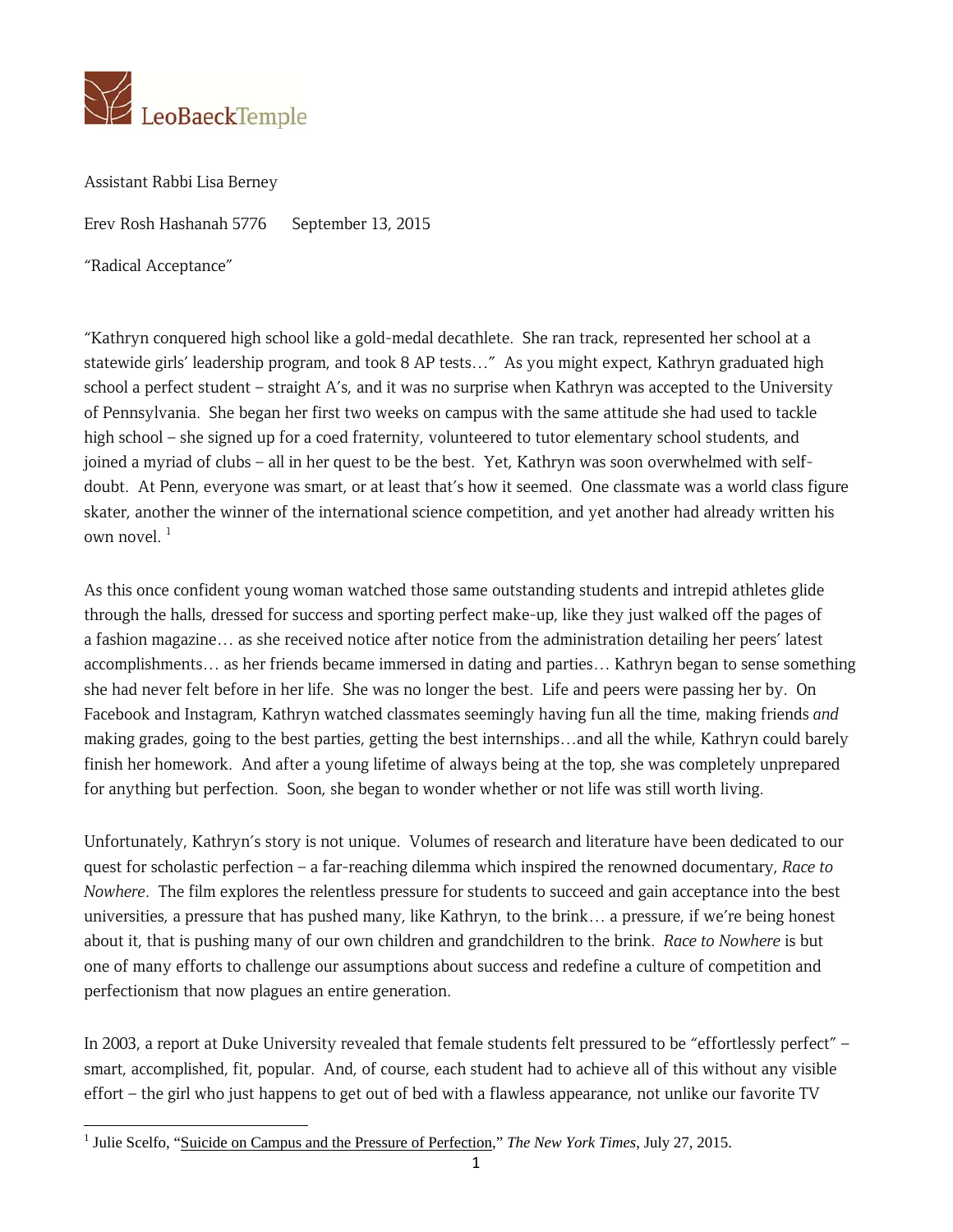## characters. At Stanford, students call this phenomenon the "Duck Syndrome." **Though a duck appears to glide calmly across the water, it paddles frantically beneath the surface.**

Meanwhile, back at Penn… a recent task force suggested, "The perception that one has to be perfect in every academic, co-curricular and social endeavor can manifest itself with demoralization, alienation, or conditions like anxiety and depression."  $^{\rm 2}$  The effects of our human quest for perfection are truly traumatizing for students, their schools, and their families… but this malady affects far more than just our young adults. In truth, it is the disease of an entire nation, young and old alike.

Recently voted as one of the top cardiologists in his region, James, a 50 year-old father of two, was diagnosed with heart disease this past July. Healthy his whole life, James is now discovering what it means to be on the other side of the doctor-patient relationship. After undergoing one surgery, he is now waiting for his body to become strong enough to endure another. Aside from his wife and mother, James has told no one about his condition. Citing the case of a fellow physician who lost all of his patients after they had heard he was ill, James feels that he can't let people know of his illness, his vulnerability, without losing his livelihood and identity. So, instead, he suffers in silence, displaying a carefully crafted appearance of perfect health and pride, while paddling frantically beneath the surface.

How many of *us* feel like we can't share our health issues, fearing they might make us appear weak? How many of us feel like we can't admit that we are having financial difficulty? That we don't feel like we are succeeding at our jobs? That we are afraid we can't actually provide for our families? That we are worried about our kids, or don't know how we are going to care for our aging parents? That we're lonely? That our marriage is falling apart? That we don't feel smart enough, or educated enough, or talented enough, or unique enough or wealthy enough or sophisticated enough or masculine enough or pretty enough? How many of *us* try to project ourselves as the picture of perfection, gliding calmly across the water, while we are really paddling frantically beneath the surface?

Today, many in our society experience a version of what is often referred to as "Imposter Syndrome." Typical among young professionals, "Imposter Syndrome" strikes when people feel they are feigning competence in their fields, in their relationships, or in other aspects of their lives. Of course, when you are a brand new lawyer, or doctor… or even a rabbi… it makes sense that you might not feel prepared enough, intelligent enough, or wise enough to stand beside your peers. But what is more disconcerting is that, for so many people, this feeling of pretense seems to last forever. Countless people feel as if they are constantly pretending – to be adept enough, skilled enough, rich enough… perhaps, at Leo Baeck, liberal enough… to belong among their peers. And so, they continue to hide their vulnerability – publicly portraying confidence and resourcefulness, while paddling frantically beneath the surface, lest anyone discover that they are merely human.

Recent developments in technology, designed to aid us in our work and expand our reach, have only compounded this issue. Now, social media platforms allow us to curate our outward looking lives however we like. Regardless of what is going on inside of us, we can portray an immaculately manicured and flawless appearance, increasing our collective sense of unworthiness. In fact, a recent report from the American

 <sup>2</sup> *Ibid.*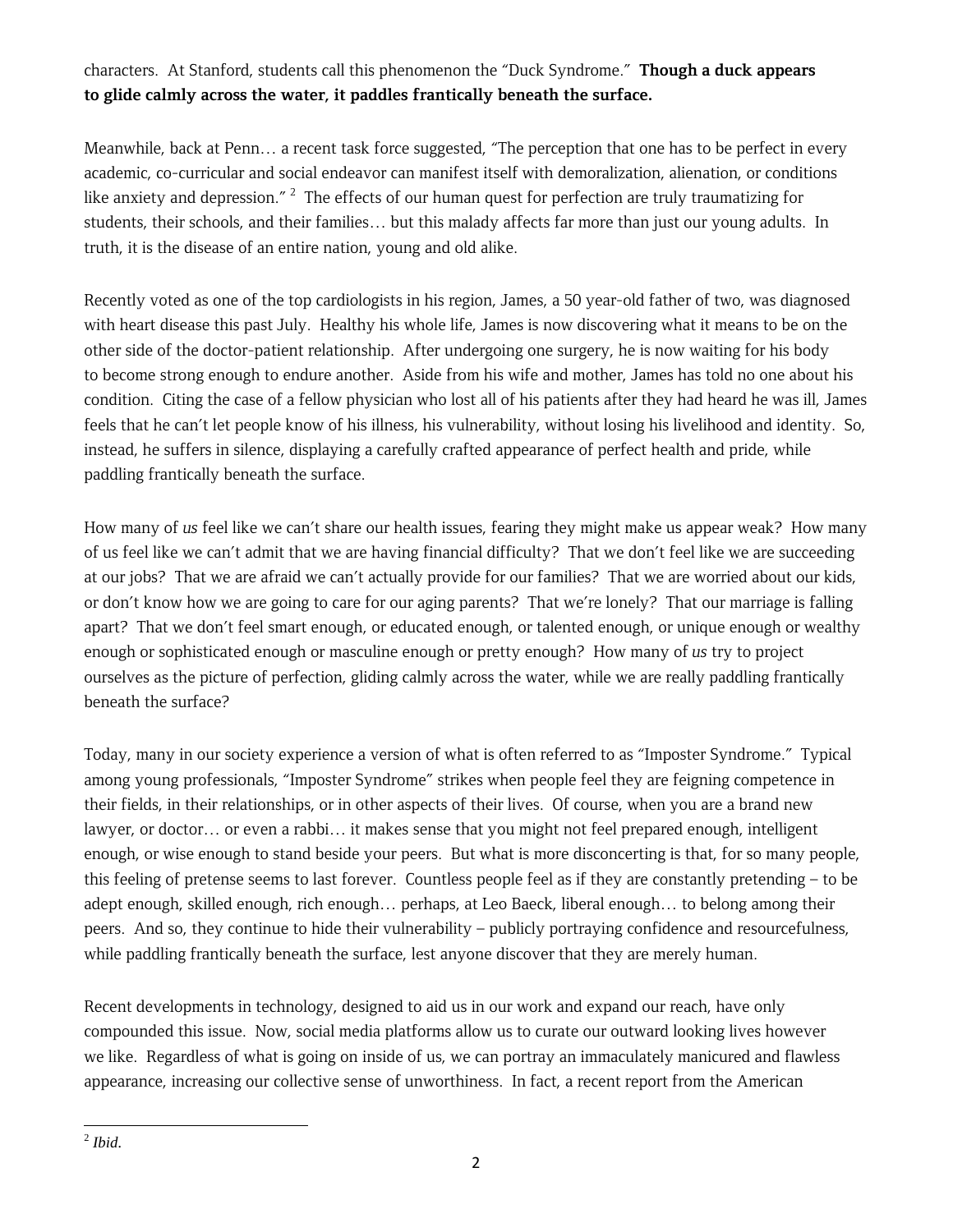Academy of Facial Plastic and Reconstructive Surgery indicates a dramatic surge in demand for cosmetic surgery, as people have begun comparing themselves with disappointment against their carefully collected and published selfie catalogs.<sup>3</sup> We are literally starting to compete with our own carefully manufactured versions of ourselves.

In response, several celebrities, including Kate Winslet, Scarlett Johansson, and just last week, Julia Roberts, launched a no-makeup campaign by posting cosmetic-free photos to Facebook and Instagram. As part of the campaign, Roberts suggested that, "Perfection is a disease of a nation…We try to fix something but you can't fix what you can't see. It's the soul that needs surgery."

It is a gallant effort, and, yet just two weeks after the movement went viral, beauty sites began advertising, 'how to take the perfect no-makeup selfies,' explaining which angles and lighting would allow women to look their best while trying to appear as if they don't care. Even a no-makeup campaign has become another arena in which to strive for perfection. The costs of our pursuit of perfection, however, don't afflict just the individual. They afflict our entire society, as well.

In 2010, Brené Brown, a research professor at the University of Houston's Graduate School of Social Work, explained in a famous TED Talk that attracted more than 21 million viewers: "We live in a vulnerable world, and one of the ways we deal with it is by numbing our vulnerability."  $4$  Self-medicating with gambling, food, alcohol, narcotics… binge watching TV or playing video games for days at a time, obsessively checking social media (ironic, huh?), we tend to numb ourselves or hide ourselves from our imperfections. In fact, Brown suggests that this need to escape our inadequacies and limitations has led us to become, "the most in-debt, obese, addicted, and medicated adult cohorts in United States history." <sup>5</sup>

Brown identifies the culprit for this phenomenon as *shame*, the swampland of the soul, the fear that if we own our vulnerabilities, people may think less of us…or worse… that *we* may think less of us…the fear that no matter what we do, we are never enough…Who wouldn't want to numb that feeling? However, as Brown suggests, *shame* loves secrets – it thrives on remaining hidden and undisclosed. Though we might think that we can hide our insecurities in the darkest corners of our minds, they bubble to the surface in all aspects of our lives. And what's worse is that when we hide from our vulnerability, when we numb ourselves to the effects of our shame, we also numb ourselves to other emotions – to the possibilities of joy, of love, and of real connections with others, preventing us from sharing the unique gifts that each of us is meant to fulfill in the world.

So… while society tells us to perfect ourselves and our lives…sometimes even to try to perfect others…we must find a way to embrace our imperfections and accept ourselves. And while it might feel like our tradition, especially during these High Holy Days, encourages us to continually ask for perfection, we must also acknowledge that our tradition wants us to unleash our Divine spark, our unique gift, upon the world, and that from the beginning, Judaism reminds us that we humans were created "*tov,"* good, not perfect… and that good is enough.

<sup>3</sup> <sup>3</sup> Kate Murphy, "<u>What Selfie Sticks Really Tell Us About Ourselves</u>," *The New York Times*, August 8, 2015.

Brené Brown, "The Power of Vulnerability," *TED*, June 2010. 5 *Ibid*.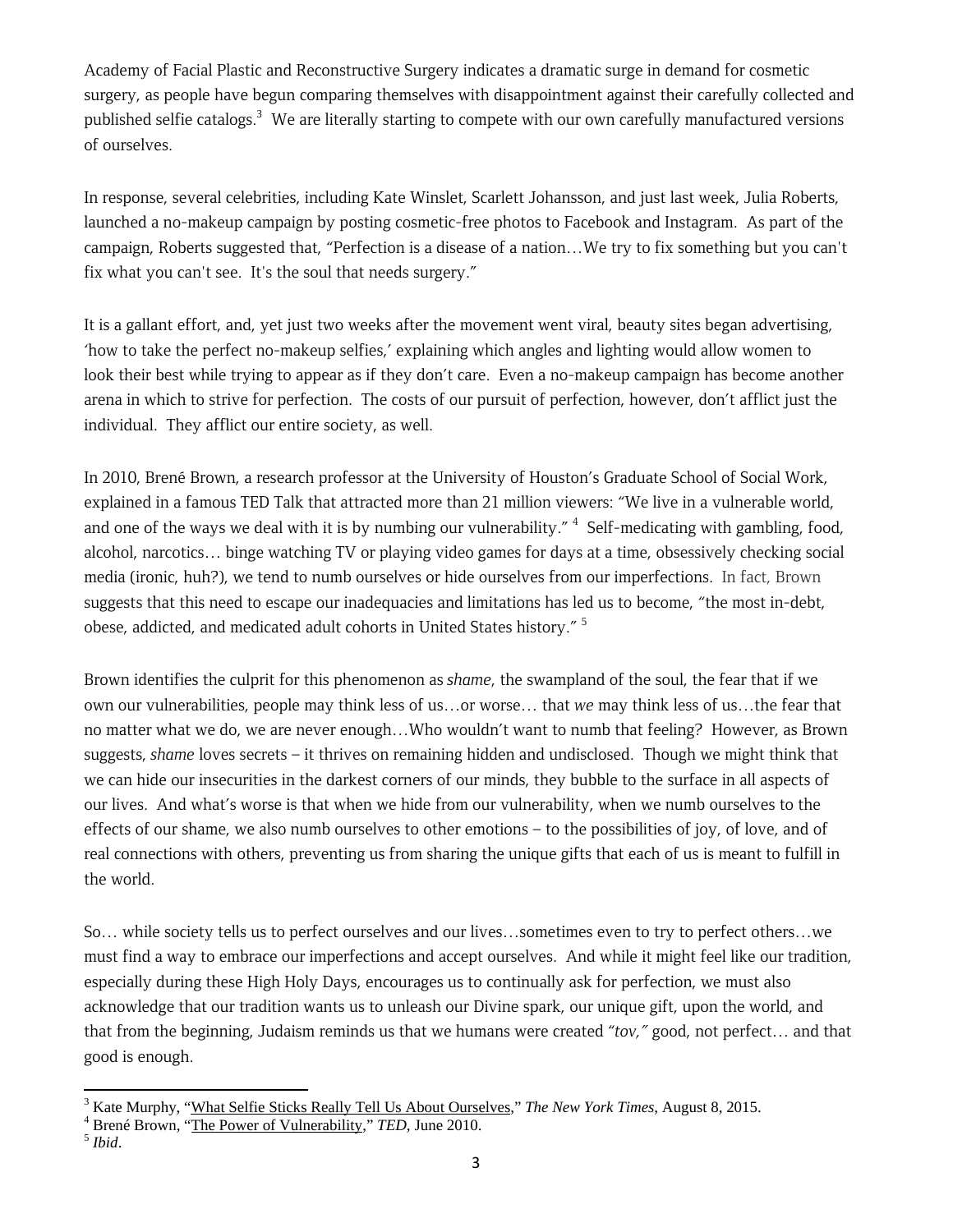We all know that acknowledging our imperfections and showing kindness to ourselves is not an easy task. It takes real mettle to stop hiding the things we like the least about ourselves. It takes true courage to face the uncertainty, the criticism, and the shame that can result from admitting our vulnerabilities, and at its core, that's what courage is – the bravery to share what's inside our *couer*, the Latin for 'heart,' and to tell the story of who we are with our whole heart. 6 By discovering courage, we can rediscover ourselves, our true selves, and the unique gift we have to offer the world.

So… as a society which has more access to information than ever before… as a society that is increasingly aware of the individual and social costs of our ubiquitous quest for perfection… why do we permit it to endure? Perhaps because, like Kathryn and James, we feel so threatened by the possibility of shame that we're still searching for the courage to reveal our true selves. Or, perhaps, because the message of unworthiness has become so deeply inculcated in our society that some of us don't even realize we help proliferate this cultural norm. Far too often, people muster the courage to share their truths with an open heart, only to be spurned by judgment and the expectation of perfection.

A recovering alcoholic, Marjorie had finally worked up the courage to tell her neighbor about her past, only to hear her neighbor say, "Well I'm not sure I'm comfortable having my kids play at your house anymore." Pushing through her shame and fear, Marjorie responded, "But they have played together for years, and I have been sober for more than 25 years! I'm not different than I was 10 minutes ago...why are you?" <sup>7</sup>

At Leo Baeck, we have witnessed people share their truths…their losses…their struggles…their insecurities… and certainly their joys as well. We strive to be a place where people can come to see and be seen, and yet, even *we* can remain quick to judge… to censure… to demand perfection… from ourselves and from others.

There is a story about the Ba'al Shem Tov, the founder of Hasidim. He would hold a competition each year to select the very best shofar blower to assist him on Rosh Hashanah. Picture a sort of Ashkenazi Jewish version of American Idol. Now, if you wanted to blow the shofar for the Ba'al Shem Tov, not only did you have to blow the shofar with gusto, dazzling the likes of anyone who came to pray, but you also had to learn an array of kavanot – quiet prayers that are said before you blow the shofar to direct its blasts and ensure that they have the proper effect in the divine realm. All the prospective shofar blowers practiced these kavanot for months…some for years! They were quite difficult and complex. When one such man came to audition before the Ba'al Shem Tov, he realized that nothing he had done had prepared him enough for this moment – to stand before one of the great rabbis and perform this important ritual act. And…he choked. His mind froze, he couldn't remember the kavanot he had been practicing for years. He just stood before the Ba'al Shem Tov in utter silence, and then, when he realized how egregiously, how clearly he had failed this great test, his heart broke, his body heaved, and he just wept.

"All right...you're hired," the Ba'al Shem Tov said.  $8$ 

 <sup>6</sup> *Ibid*. 7

Brené Brown, T*he Gifts of Imperfection* (Center City: Hazelden Publishers, 2010)*,* e-book. <sup>8</sup>

Lew, Alan, *This Is Real and You Are Completely Unprepared* (New York: Little, Brown, and Company, 2003), 98-99.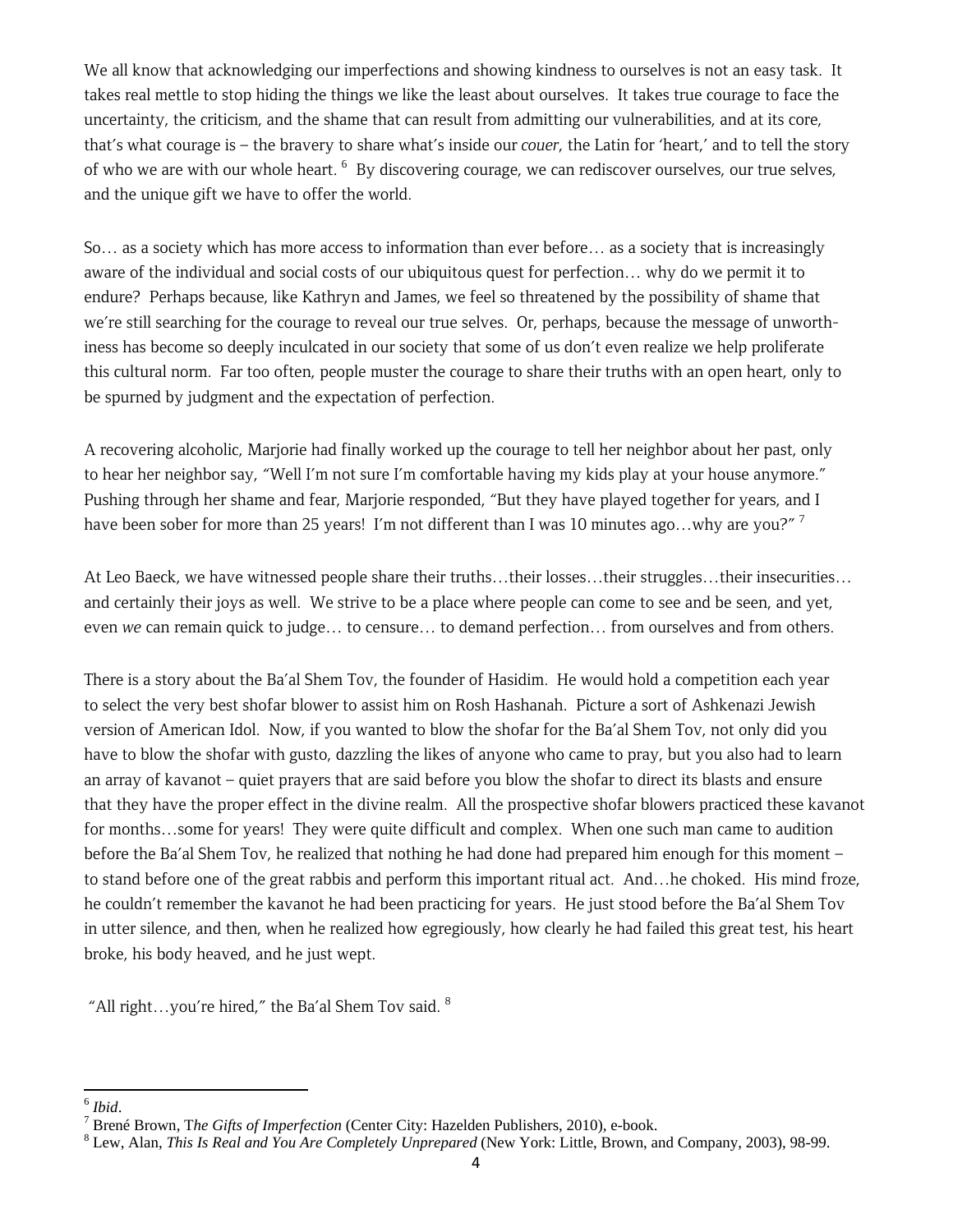The shofar blower discovered how vital it is to have a community that embraces vulnerability. Just like Marjorie did. Just like Kathryn did back at Penn. You see, after her roommate openly and lovingly inquired about her detachment, Kathryn sought out counseling and ultimately shared her story with the world. Her healing, like that of the shofar blower, was only possible because they had communities which welcomed vulnerability, which rewarded courage, and which refused to define their members by a single experience.

What might it look like to be a place where each one of us, no matter how different we may be, could walk in, take a deep breath and truly shed that need to arm ourselves, shed that feeling of inadequacy, and trust that we are entering a place where we will be seen for our whole selves – vulnerabilities, gifts, and all…a sanctuary from the message of perfection, in which *each and every one* of us can enter and be affirmed before God and our community, *regardless of our imperfections.* What if… instead of having a sign in the lobby, like many institutions, that reads, "No cell phones in the sanctuary," our sign instead read, "NO JUDGMENTS IN THE SANCTUARY. VULNERABILITY WELCOMED." And we agreed to see this sign as directed not just to others, but to ourselves. After all, we can never accept others for who they truly are until we learn to accept ourselves for who *we* truly are. The judgments we render upon others are but reflections of the judgments we render upon ourselves.

We often speak of the High Holy Days as an opportunity to repent, to seek out our best selves, to become better people and better Jews in the year to come… but what if, instead of ruthlessly seeking out our best selves, we discover how to love our existing selves, despite our imperfections? What if our sacred task was to name our vulnerabilities and our shortcomings without reproof, and to begin to welcome those of others… in full acceptance? What if *that* was the foundation upon which we would choose to build our growth during this new Jewish year?

Believe it or not, that's exactly what our Jewish tradition demands first of we Jews who wear the white robes on these Holy Days. The first prayer the worship leader traditionally utters on Erev Rosh Hashanah, *Hinneni,* is an admission that *we* are flawed, imperfect, and humbled, standing before God… broken… and frightened by our brokenness. Yet, we implore God to accept us as we are. "Behold me, of little merit, trembling and afraid, as I stand before You to plead for Your people. O, gracious God of compassion and love, accept my petition and that of my people. Let them not be put to shame because of me, nor I because of them…" Our liturgy flows from one entreaty to the next, each admitting our vulnerability and humility before God…each acknowledging the limitations of the human condition…and each… asking God to accept and love us anyway.

Tomorrow, we shall recite the prayer *Unetaneh Tokef,* with its foreboding portents, "On Rosh HaShanah it is written, on Yom Kippur it is sealed…who shall live, and who shall die?" Is there any greater reminder of our imperfection? We are but blood and guts. The fate of our existence is to be fallible, limited, broken, mortal…vulnerable. Regardless of our income, our success, our accolades, we all pass as equals underneath the Shepherd's rod, all flawed, all at the mercy of circumstances bigger than ourselves that we cannot hope to comprehend. Though this realization is terrifying, it is also comforting, as it reminds us that we are all connected to one another in our fallibility. If God can accept our imperfections, why can't we?